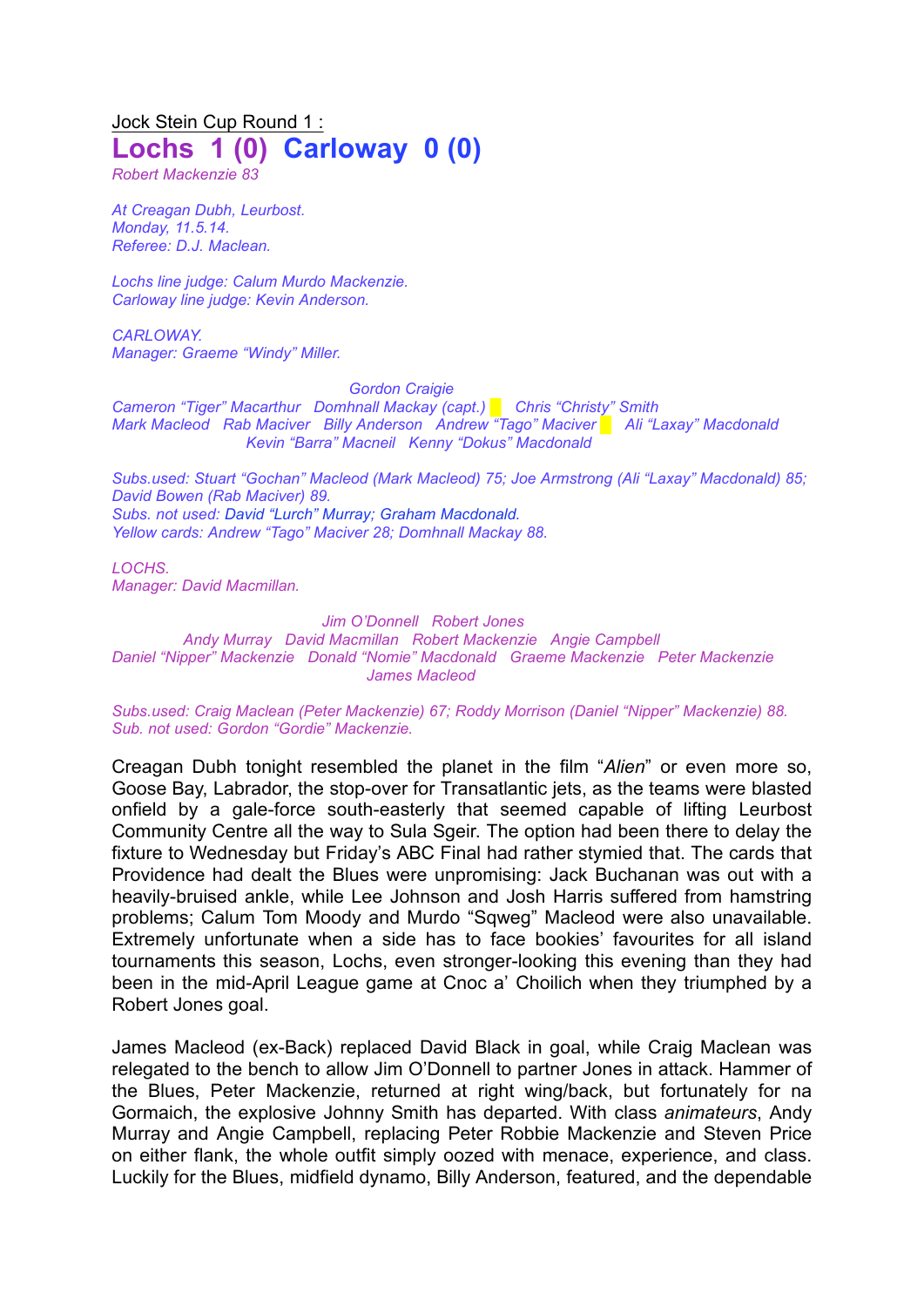Ali "Laxay" Macdonald and Kevin "Barra" Macneil returned in left midfield and rightsided attack. Andrew "Tago" Maciver was still on the island and slotted in inside "Laxay", allowing "Dokus" to move forward into Buchanan's position. To Anderson's right, the elegant Rab Maciver, newly acquired from Point although he has Carloway credentials as a grandson of Domhnall Shuffair, débuted, while David Bowen made his first appearance, on the bench alongside David "Lurch" Murray, Joe Armstrong, Stuart "Gochan" Macleod, and Graham Macdonald. On paper, this appeared an imposing side - against anyone but the Maroons that is - but the Carloway support were unlikely to expect tonight to be a barrel of laughs.

As expected, from the whistle, Carloway took one step back and spread, as Lochs immediately settled into their traditional pass/move/pass La Liga-style, presenting the Blues with the instant questions: zonal- or man-marking; if the latter, who marks whom? How far do you follow them, etc., etc., etc.? From the kick-off, Robert Mackenzie played his namesake, Peter, into the right of the Carloway half and his diagonal cross broke off "Laxay" for the first corner of the tie within the first minute. Three minutes later the same player sent a free-kick from the same position but Mackay beat Jones to it to head clear.

The pressure continued and in 7 minutes a through ball from Robert Mackenzie, on the centre-line, broke awkwardly off the intercepting Mackay and Jones managed to wriggle round him to the bye-line, 18 metres from goal. His measured chip inwards was met by Macmillan, clear in front of goal, 12 metres out, to loop a reverse-header past the wrong-footed Craigie, but the ball struck the top of the Carloway left-hand post and was swept away by the arriving Smith.

Two minutes later na Gormaich tested Macleod for the first time but Anderson's ambitious 35-metre free-kick cleared the bar by a metre. Directly from the goal-kick, Macmillan gathered the ball in the centre circle and sent a glorious splitter between Mackay and "Tiger" for Jones to ghost through into the box, but as Craigie rushed out, he hesitated and a chasing "Tiger" slid in with a goal-saving block, 12 metres from goal. Three minutes later, yet another Macmillan free-kick, 20 metres out to the right of the box, cleared the bar by a foot. In 16 minutes Jones was once more free on the right off Robert Mackenzie, and 20 metres from the bye-line squared to Macmillan but his instant drive lost its power as it was deflected straight to Craigie.

Immediately, Carloway had their best move of the game, as Mackay found Anderson in the centre circle, and his flick on to "Dokus" was instantly moved diagonally right to the charging "Tago" behind "Nipper". He made the left of the Lochs' box, but "Nomie" blocked his attempt away for a corner. The Blues continued to be eager and combative, but neat play and movement from the Maroons monopolised possession and territory; fortunately for the Blues, a combination of an unpredictable, howling wind, sodden pitch, and desire for that extra pass too many confounded them. In 24 minutes a Robert Mackenzie break, off Peter Mackenzie, led to a corner on the right, and the same player's corner glanced off competing heads in the centre and carried on to be controlled by Murray on the opposite bye-line, 18 metres from goal. His chipped return reached Macmillan in the centre but his snap effort went straight upwards.

On the half-hour a flighted Macmillan forward pass from midway within the Carloway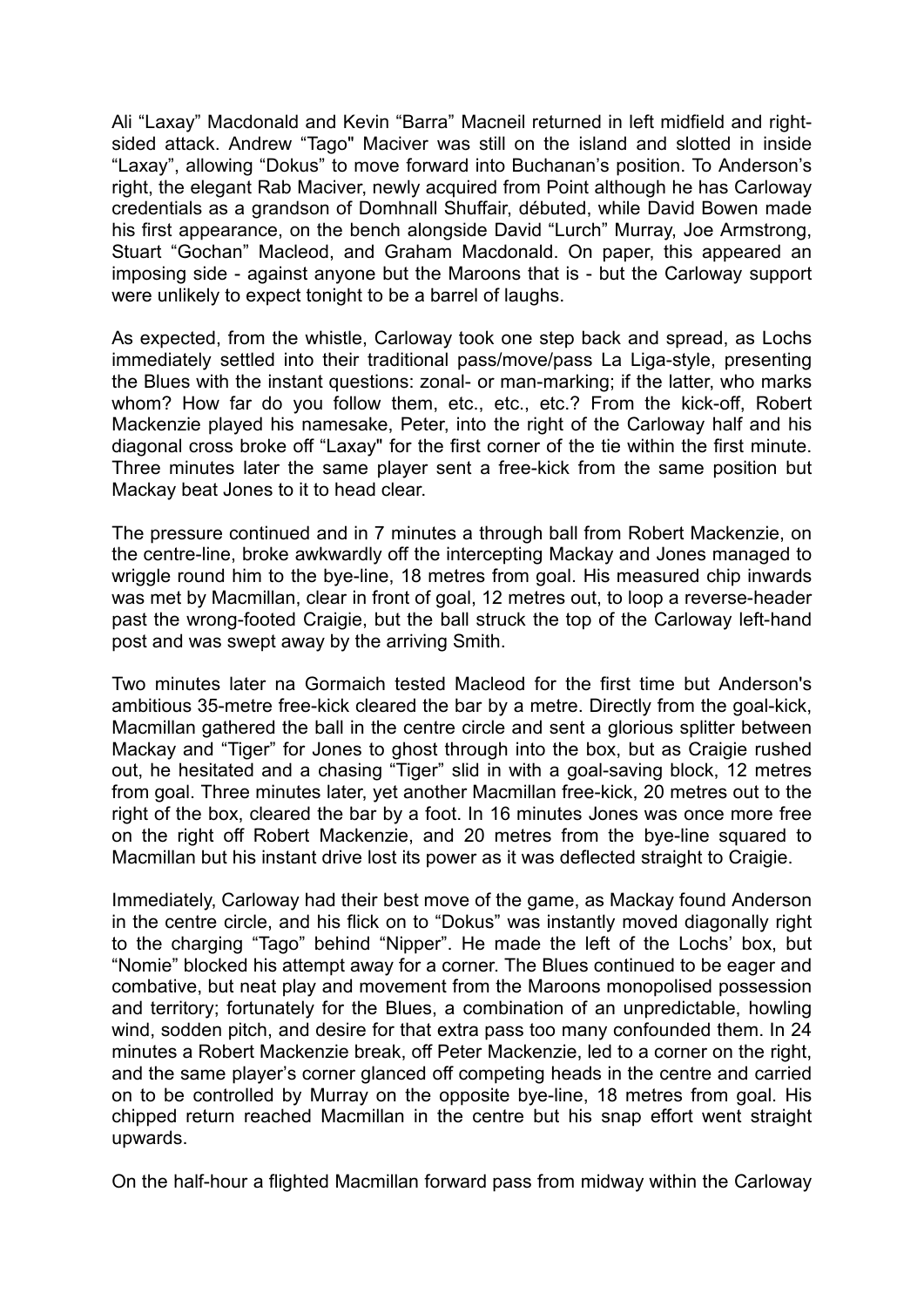half caused havoc in the Blues' box before breaking rightwards to Jones. His instant response was charged down and spun towards the bye-line on Craigie's left, where Murray reacted first to thwack it goalwards, but Craigie somehow dropped on the ball and managed to hold it. In 33 minutes Jones again broke behind the line, this time on the left touch-line, and 18 metres from goal squared to Murray, but his rightfooter was a metre too high.

The final close thing for na Gormaich arrived in 38 minutes when "Nipper" advanced into the Carloway half on the left and supplied O'Donnell, running off "Tiger" to the side of the box. His sharp, low cross, 10 metres from the bye-line, was met perfectly by Murray but the slightest deflection off Smith took it just outside Craigie's left-hand post.

## **Half-time: Lochs 0 Carloway 0**

"*Man the barricades*" had been the order of the day so far for Carloway, against a superlative midfield of Murray/Macmillan/Mackenzie/Campbell, and a fiendishly elusive hit-man in Jones, but like Revie's Leeds Utd. away in Europe, they had single-mindedly kept their shape, assisted by conditions which even an Ardiles or a Pirlo would have found challenging. The pattern did not change in the second half.

In 48 minutes neat interplay from Murray, in the centre circle, to Mackenzie moving forward saw him find Macmillan on the edge of the Carloway box, but his low effort was diverted past Craigie's left-hand post by Smith's ankle. Three minutes later "Nomie" won the ball off "Dokus" and found Peter Mackenzie free on the right, moving into the Blues' half. His deep cross reached O'Donnell running free by the far post but his header zoomed a couple of metres over. A minute later Macmillan, deep within the Carloway box off a Murray breaker, saw another low attempt blocked once more by "Tiger", a metre past Craigie's left-hand post. In 56 minutes Craigie had to charge out to punch clear from Macmillan and Jones on his 6-metre line as a classic "Nomie" free-kick, 10 metres in from the left touch-line and 20 metres from goal, winged across the face of goal.

Na Gormaich, with some assistance from an inexorable wind, became more apparent in midfield as Maciver, Anderson, and "Tago" dug in and competed but "Barra" and "Dokus" still had to retreat deep for service and to help, while pressure on the left kept "Laxay's" sorties to a minimum. Macleod remained unthreatened.

On the hour Peter Mackenzie played straight forward down the right touch-line for Macmillan to break behind "Laxay" and wide of Smith, then send in a vicious, skidding diagonal across goal, 18 metres from the bye-line. Jones whizzed in from the left to the far post but the speeding ball was too difficult to control and his effort spun well past from 10 metres. In 64 minutes Murray, midway within the Blues' half, found "Nomie" on his right on a rare foray forward, and his neat chipped diagonal to the left of the box broke through to Macmillan coming in from the left. In a penalty area as busy as Sauchiehall Street on a Saturday night, he managed to drive low towards goal from 12 metres, but Craigie had anticipated the danger and spread brilliantly to block with his foot.

In 71 minutes Rab Maciver was supplied by Mackay, advancing through the middle,